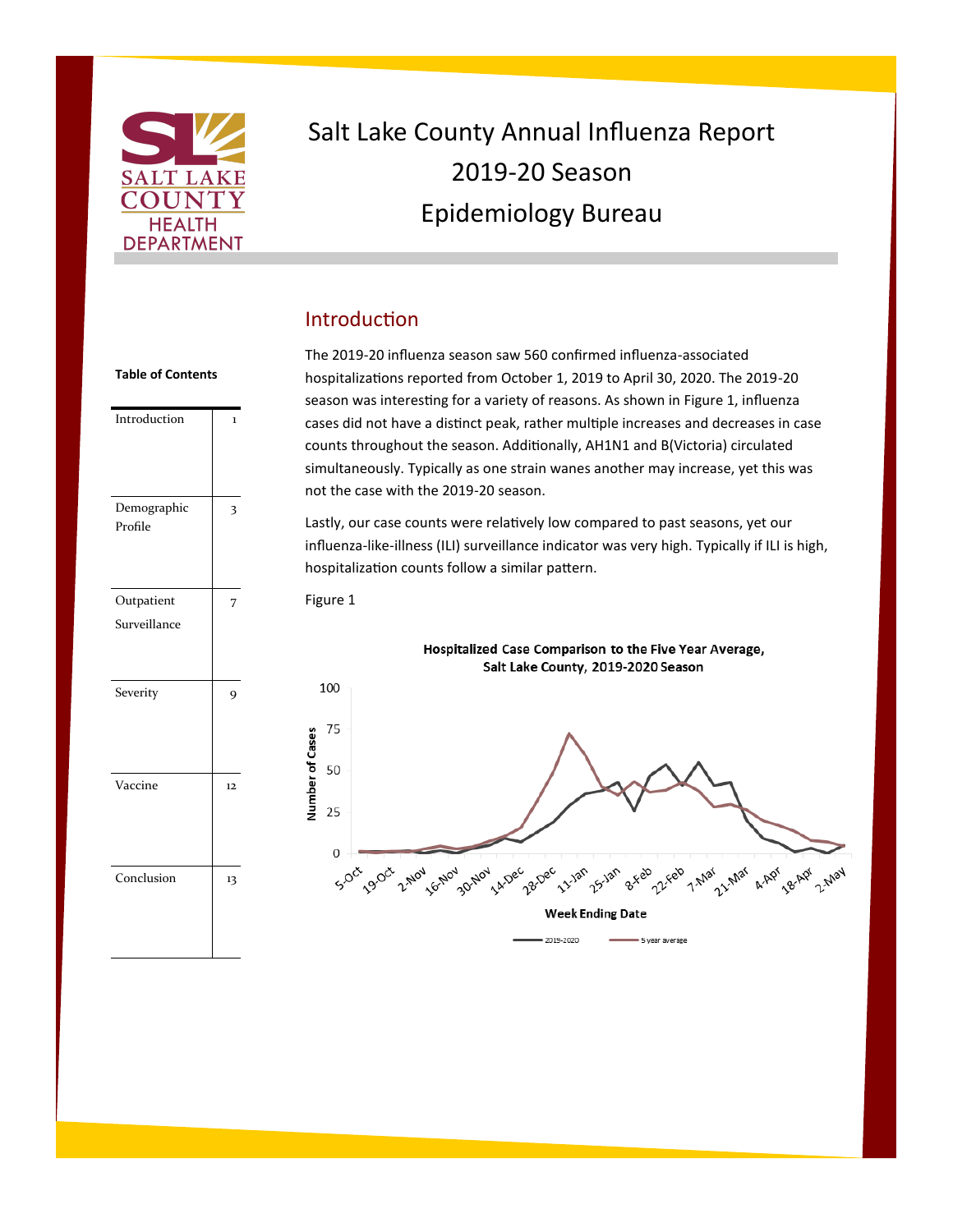Figure 2 displays the number of hospitalized cases by influenza type, with AH1N1 having the highest case count at 293 cases.

Figure 2



When compared to influenza rates for Utah and the United States, Salt Lake County was slightly higher than the national rate and lower than the rate statewide for the 2019-20 season. Salt Lake County's hospitalized influenza rate was 49 per 100,000 population, compared with Utah at 50 and the national rate of 48 per 100,000 population. Figure 3 displays a five season comparison between Salt Lake County, Utah and the United States.





Five Season Hospitalized Influenza Rate Comparsion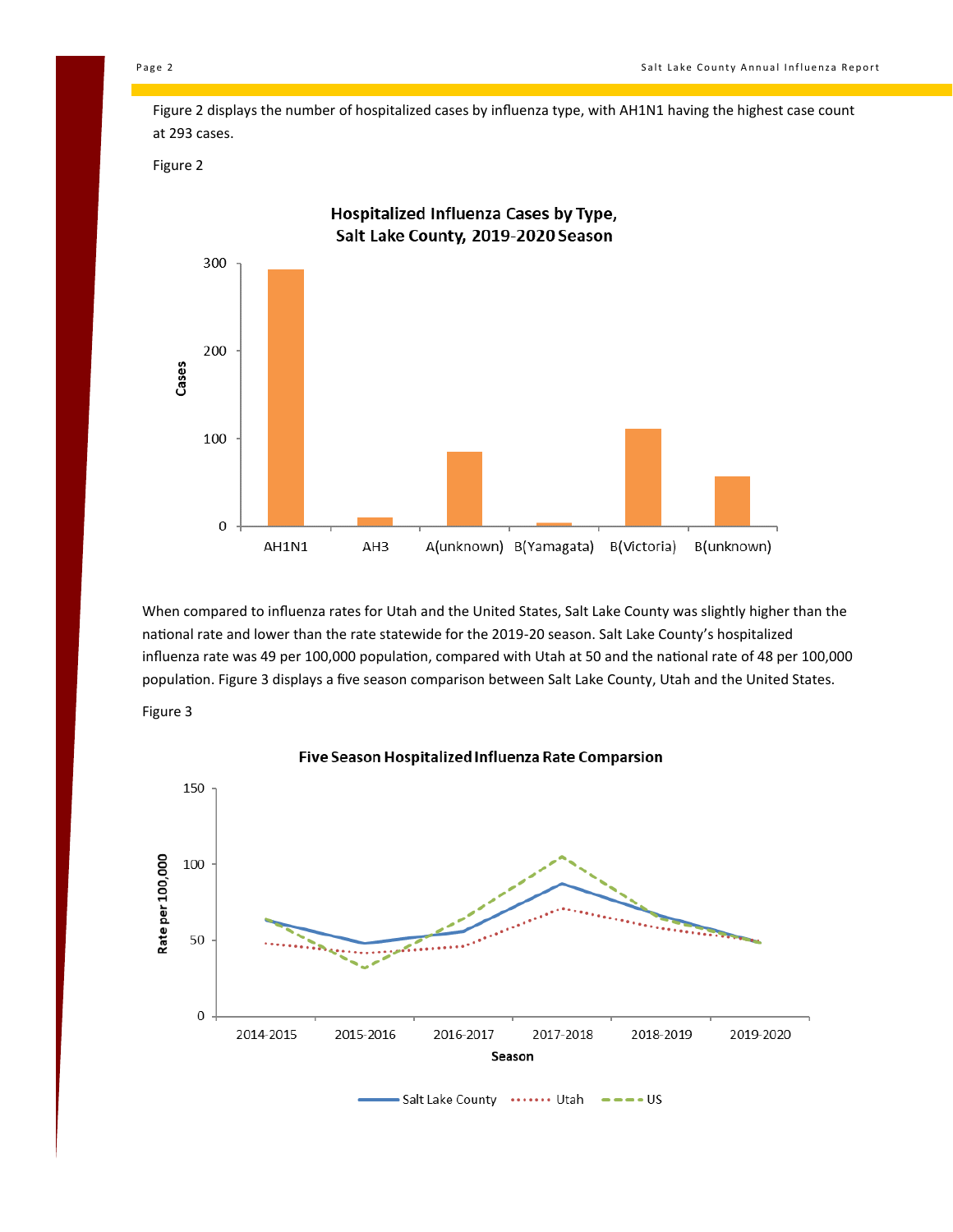#### Demographic Profile

The 65+ age group was disproportionately affected by influenza compared to all other age groups, with a rate of 139 per 100,000 population. The lowest rate was among the 5-24 age group at 16 per 100,000 population. See figure 4.

Figure 4



Hospitalized Influenza Rates by Age, Salt Lake County, 2019-2020 Season

When looking at age and sex, there were no significant differences between males and females in any age group. The highest rates were among both males and females over the age of 65. Male rates for the 65+ age group were 149 per 100,000 population and female rates were 134 per 100,000 population. See figure 5.



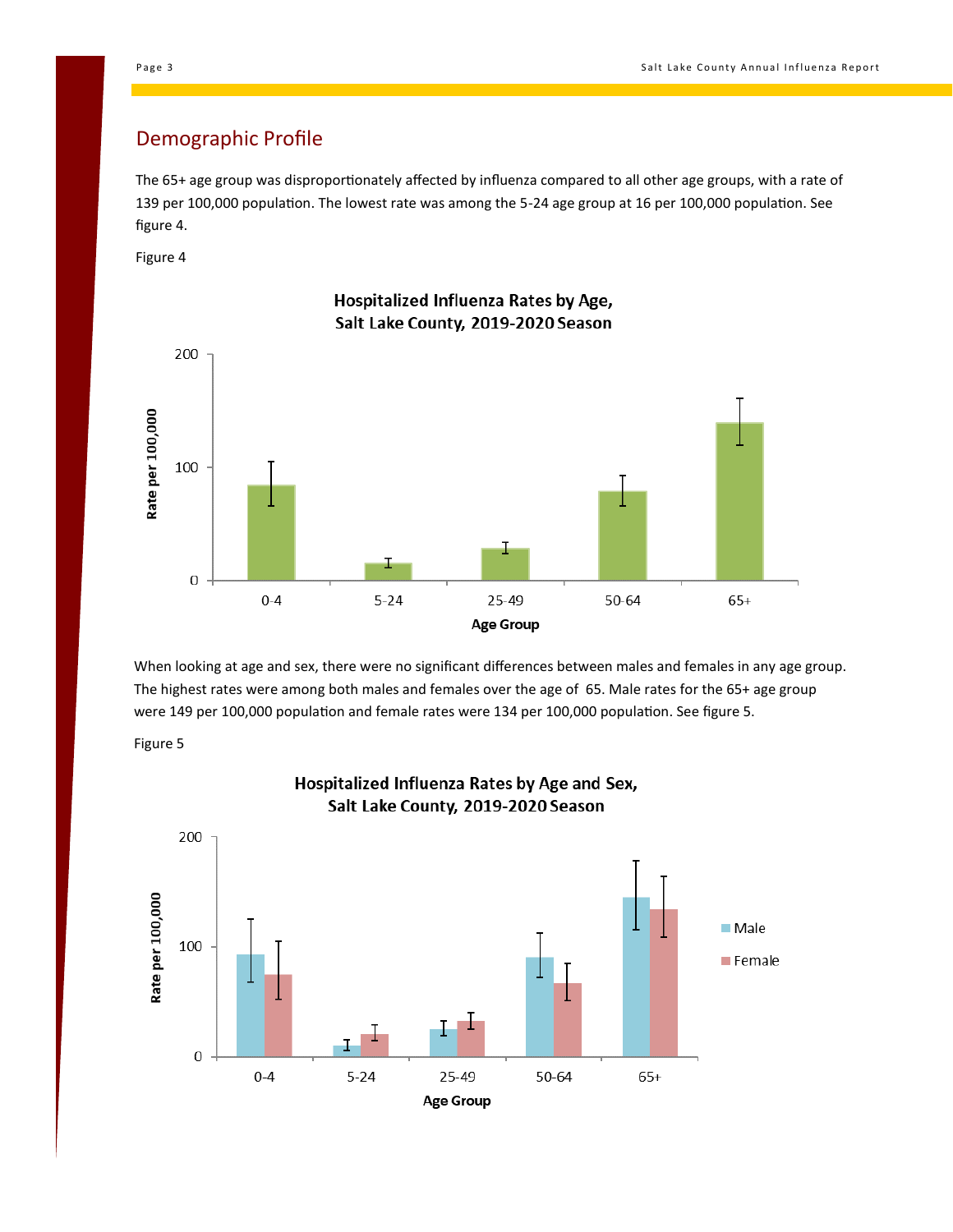Statistically significant differences were identified between the white and Asian or Pacific Islander populations. This means that Asian or Pacific Islanders were disproportionately hospitalized for influenza compared to whites. The Asian or Pacific Islander population saw a rate of 80 per 100,000, where the white population had a rate of 43 per 100,000 population. There was not a significant difference between Hispanic and non-Hispanic populations. See figure 6.

Figure 6



Hospitalized Influenza Rates by Race & Ethnicity, Salt Lake County, 2019-2020 Season

Behavioral risk factors were analyzed to identify additional conditions that may contribute to hospitalization due to influenza. Smoking was the highest risk factor, with 18% of hospitalized cases reporting current smoking habits. See figure 7.





#### Behavioral Risk Factors Among Hospitalized Influenza Cases, Salt Lake County, 2019-2020 Season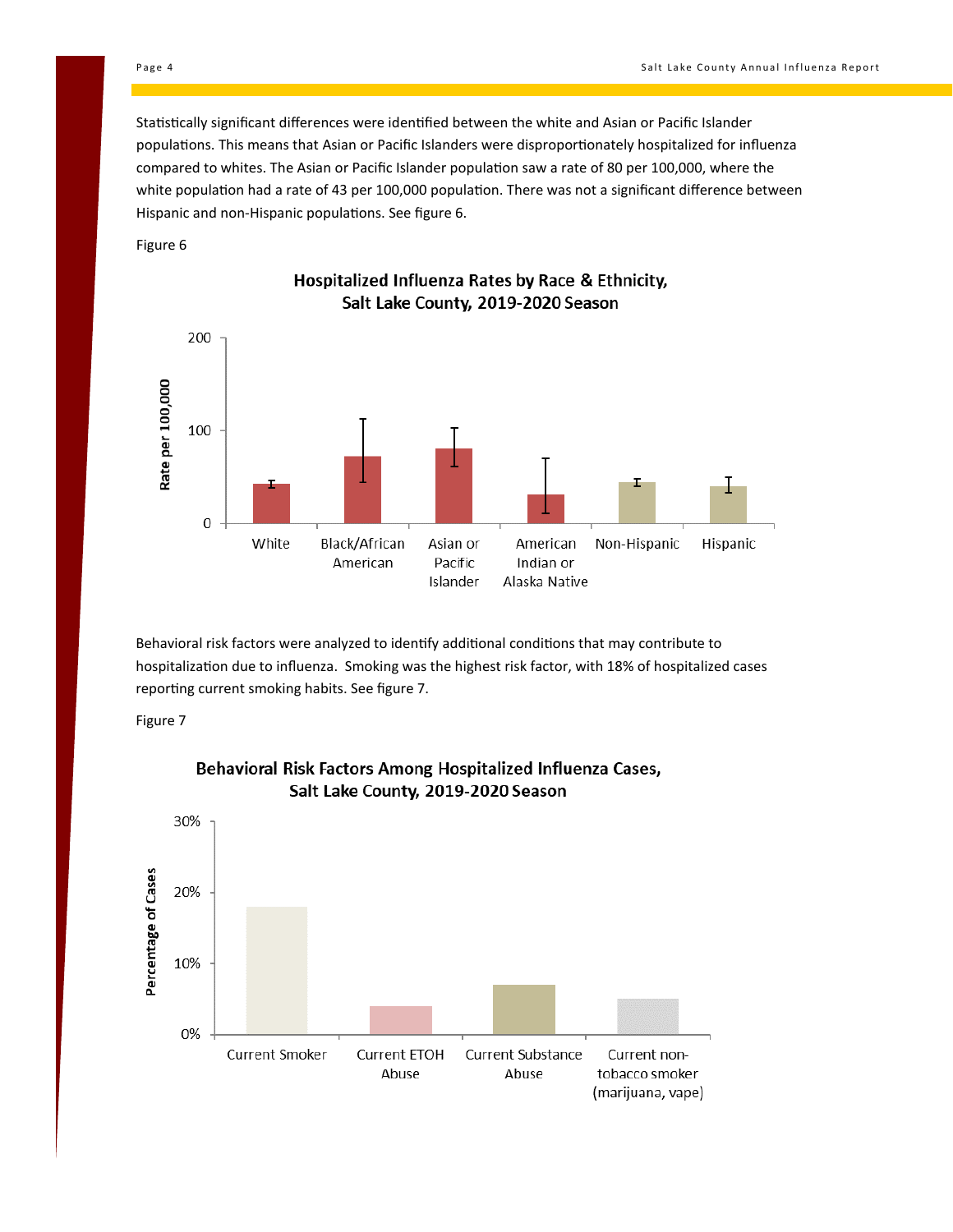Salt Lake County influenza cases had a variety of underlying conditions upon hospitalization. The two most common conditions among cases were metabolic disease and cardiovascular disease, with 37% of cases having some form of metabolic disease and 34% of cases having some form of cardiovascular disease . Figure 8 displays the percent of cases affected by a range of underlying conditions.

Figure 8



#### Underlying Medical Conditions Among Hospitalized Influenza Cases, Salt Lake County, 2019-2020 Season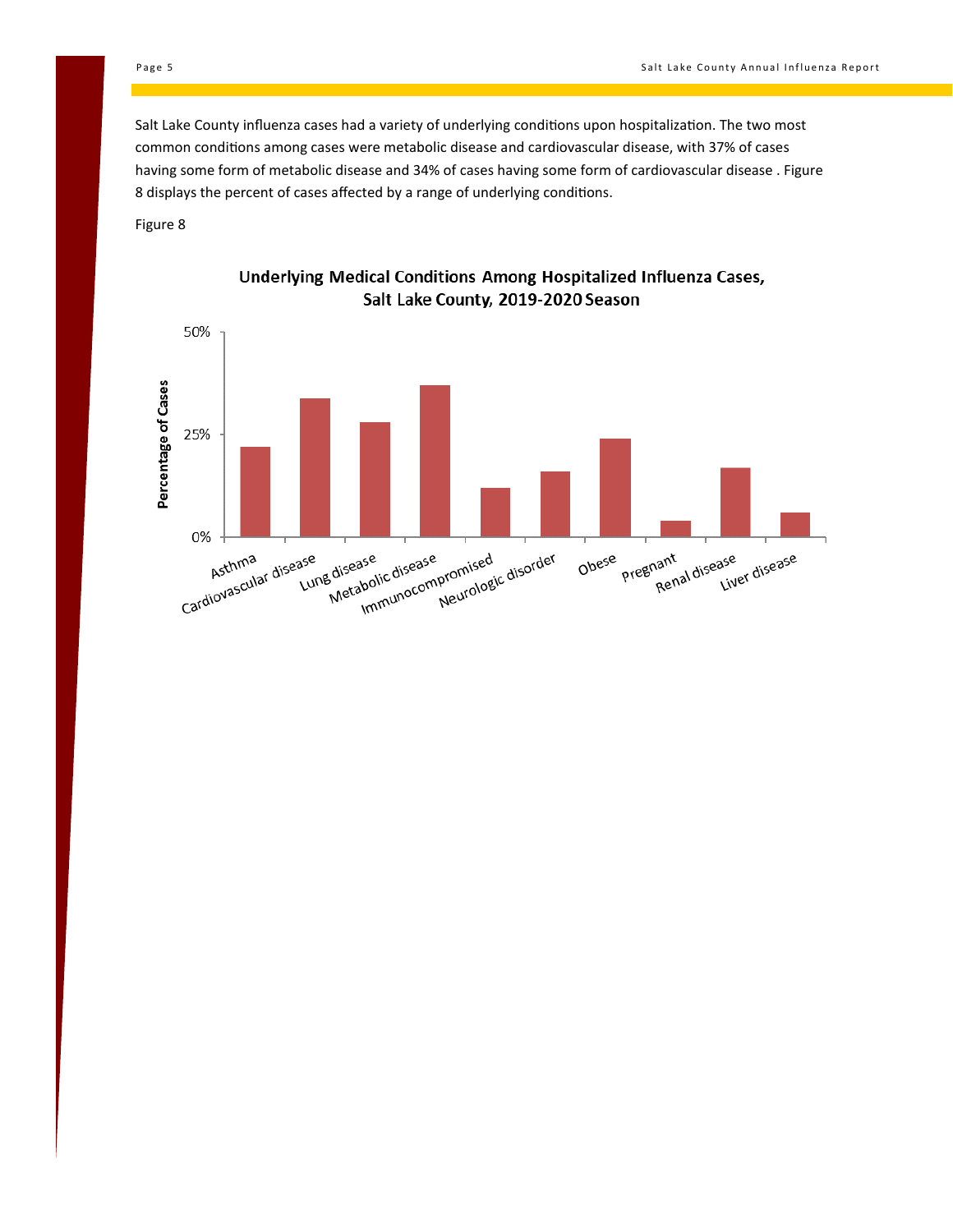## 2019-2020 Influenza Season: Influenza-associated Hospitalizations in Salt Lake County (per 100,000)

Figure 9 shows the rate of hospitalized-associated influenza cases per 100,000 population by city within Salt Lake County. West Valley City, Taylorsville, South Salt Lake, Magna, White City, Copperton and Midvale saw the greatest burden of influenza.

Figure 9



\*Rate for Unincorporated areas of Salt Lake County is 8.1 – not shown on map

\*Rates calculated using American Community Survey (ACS) 2018 5-year population estimates, except Census Designated Places (Alta, Brighton, Copperton, Emigration Canyon, Kearns, Magna, Millcreek, White City; ACS 2015) and unincorporated Salt Lake County (Census 2010), U.S. Census Bureau.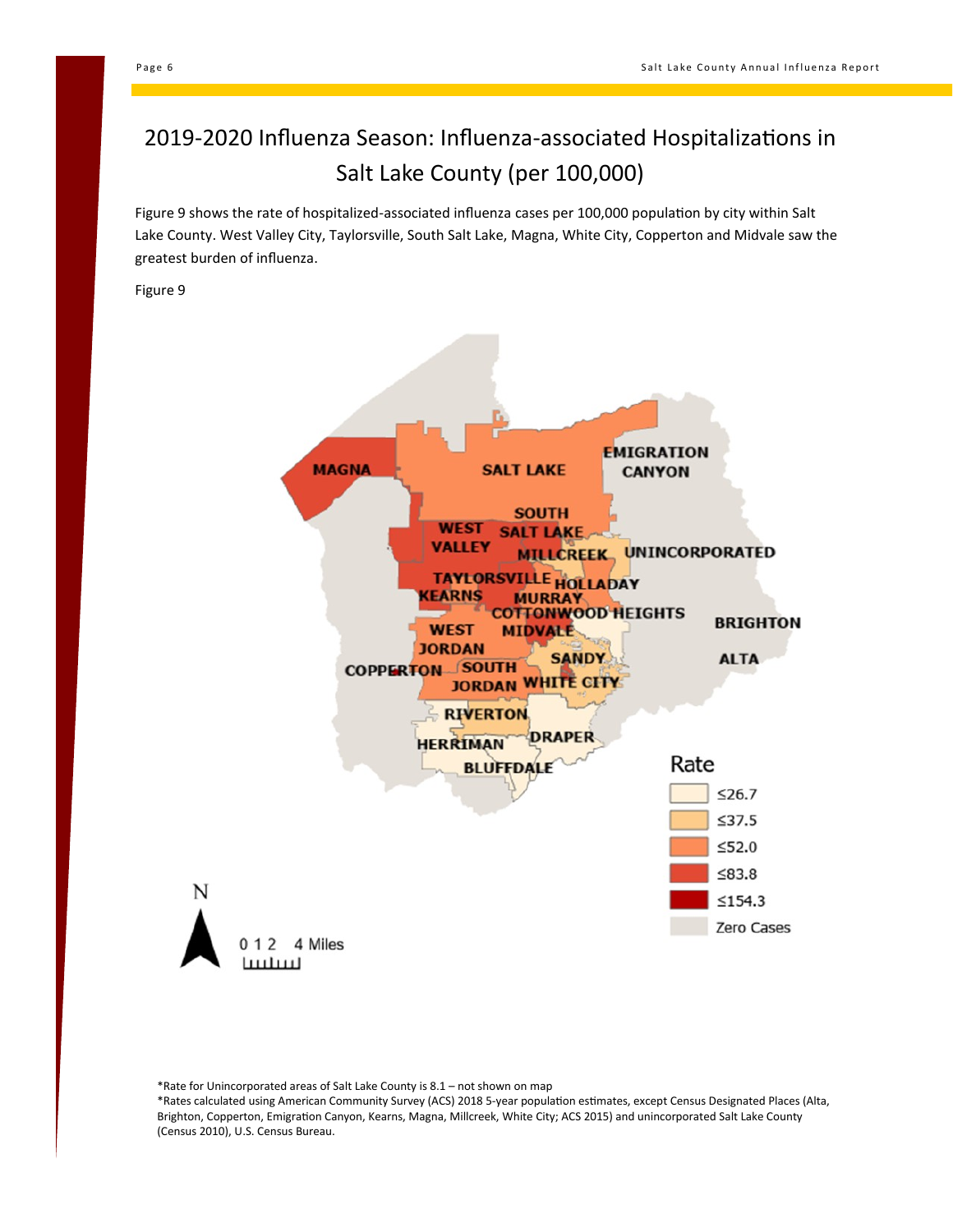#### Outpatient Surveillance

Outpatient influenza surveillance is an integral component to tracking influenza trends in Salt Lake County. Influenza-like illness (ILI) surveillance is one such tool used to monitor influenza patterns. Figure 10 shows a five season comparison of ILI trends, with the 2019-20 season following a similar trend as hospitalizations, with no profound peak. Yet the highest ILI percentages are seen in January and February, where the highest hospitalization counts are seen in February and March.

Figure 10



School absenteeism is another outpatient indicator that can help track influenza trends. Unfortunately, the school absenteeism data feed was down for the majority of the season. Therefore, school absenteeism data for the 2019-20 season is unavailable.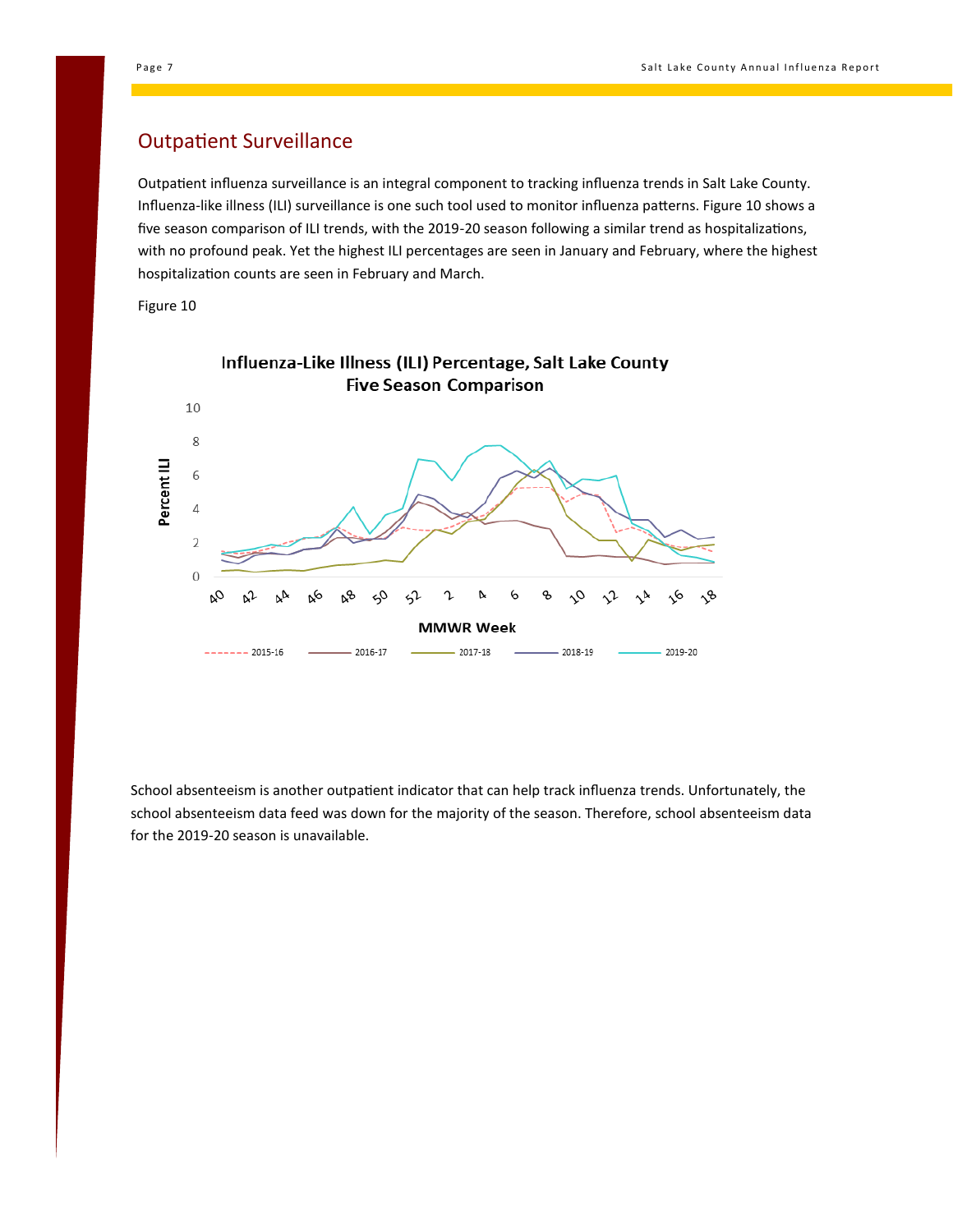Below is a model that assesses influenza burden throughout Salt Lake County by accounting for the underreporting of hospitalized influenza cases. By accounting for this underreporting, the model allows for the projection of how many cases of influenza were attended to in an outpatient clinic and how many individuals were sick with influenza in Salt Lake County but never received medical care. During the 2019-20 season in Salt Lake County, it is projected that 1,000 cases may have been hospitalized, 58,000 residents may have been sick with influenza and sought medical care and 66,000 residents may have been sick with influenza and did not seek care. See figure 11.

Figure 11

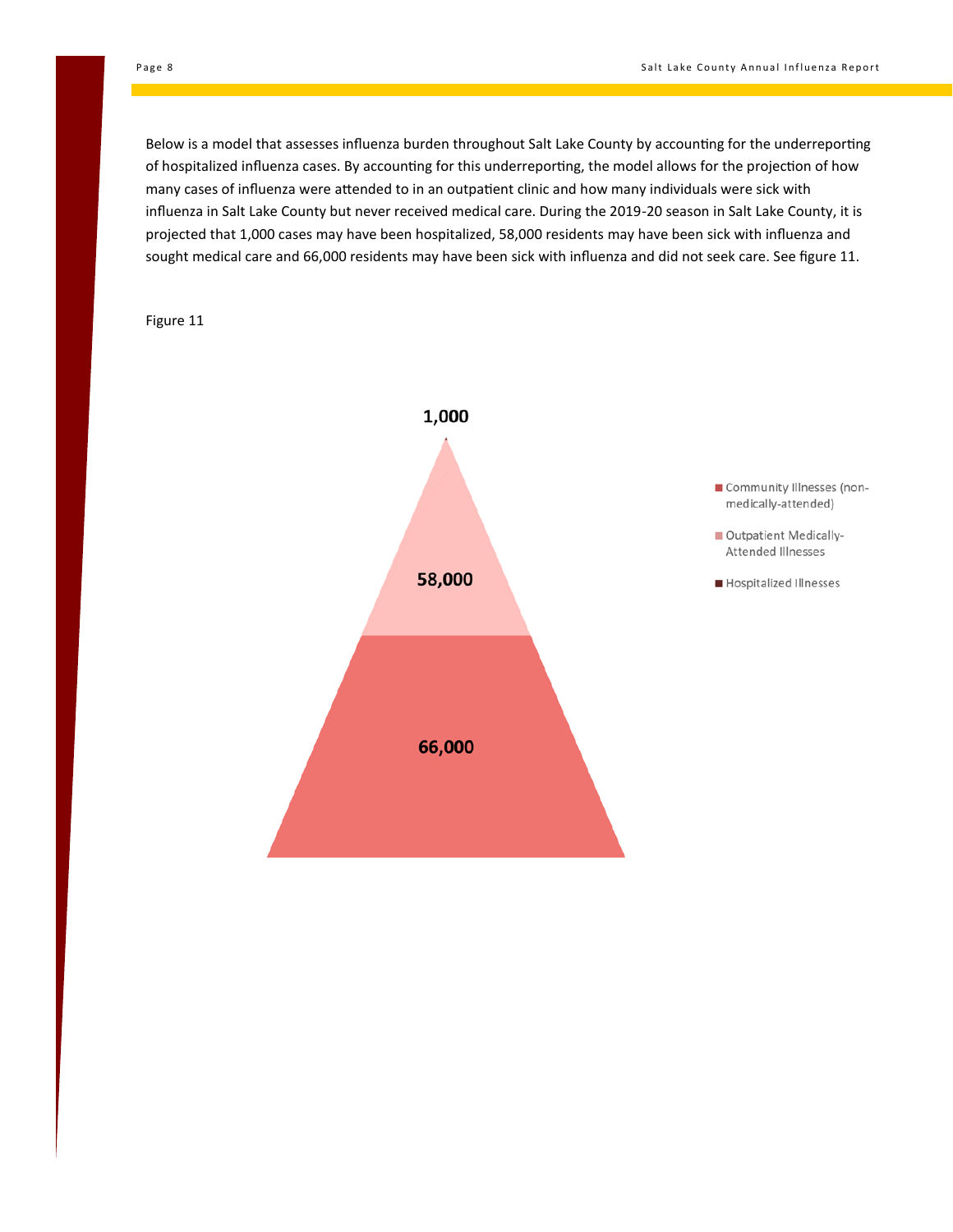### Severity

Twenty-four percent of hospitalized influenza cases during the 2019-20 season were admitted to an intensive care unit (ICU), compared to 21% during the 2018-19 season. The 50-64 age group had the highest number of cases admitted to an ICU. Figure 12 shows the ICU distribution by age among all hospitalized cases.

Figure 12



ICU Admissions by Age, Salt Lake County,

There were 20 influenza-related deaths during the 2019-20 season, compared to 21 deaths during the 2018-19

season. The highest death rate was among the 65+ age group with 8 per 100,000 population. Figure 13 displays the death rates that occurred by age.

Figure 13



# Death Rate by Age Group, Salt Lake County,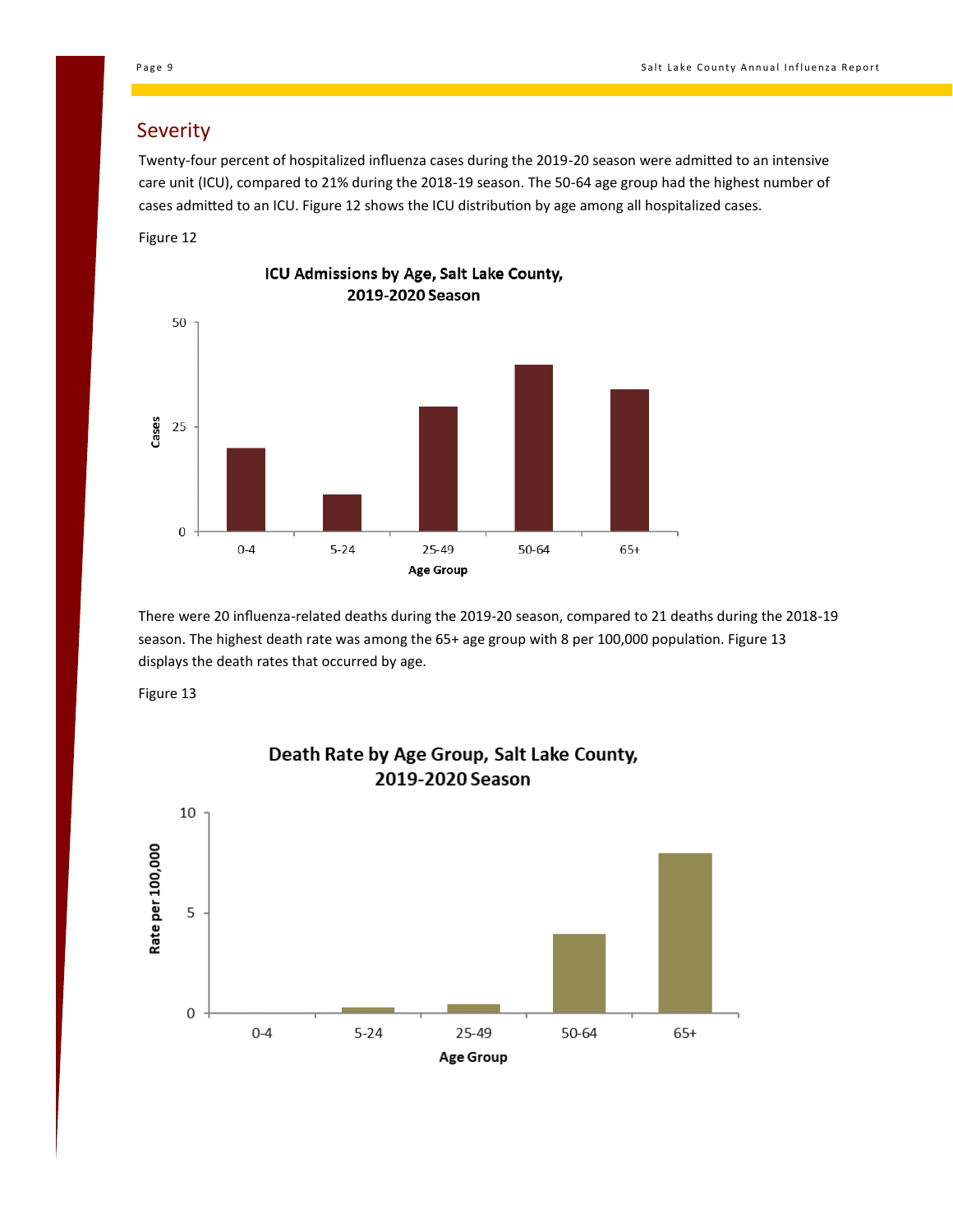When looking at a multi-season comparison, the 2019-20 season death rate decreased slightly in comparison with the 2018-19 season. See figure 14.

#### Figure 14



Severity thresholds assess the severity of an influenza season, by categorizing a season as low, moderate, high and very high severity. Severity in Salt Lake County is assessed real-time and an overall seasonal assessment is provided at the end of the season. Immediate assessments allow for situational awareness and planning in real-time compared to other modalities of influenza reporting. This allows the Salt Lake County Health Department to communicate with community partners in order to assist in planning and allocating resources in the midst of the season.

According to the Salt Lake County severity thresholds, the 2019-20 season was categorized as a *moderately* severe season. (Utah and the U.S. assessments are not available yet for the 2019-20 season). Table 1 displays a comparison of the overall severity for the past six seasons in Salt Lake County, Utah and the United States. See table 1.

Table 1

|                  | 2013-14  | 2014-15   | 2015-16  | 2016-17  | 2017-18     | 2018-19     |
|------------------|----------|-----------|----------|----------|-------------|-------------|
| Salt Lake County | Moderate | Very High | Moderate | Moderate | <b>High</b> | Moderate    |
| Utah             | Moderate | Moderate  | Moderate | Moderate | High        | <b>High</b> |
| United States    | Moderate | Moderate  | Moderate | Moderate | High        | Moderate    |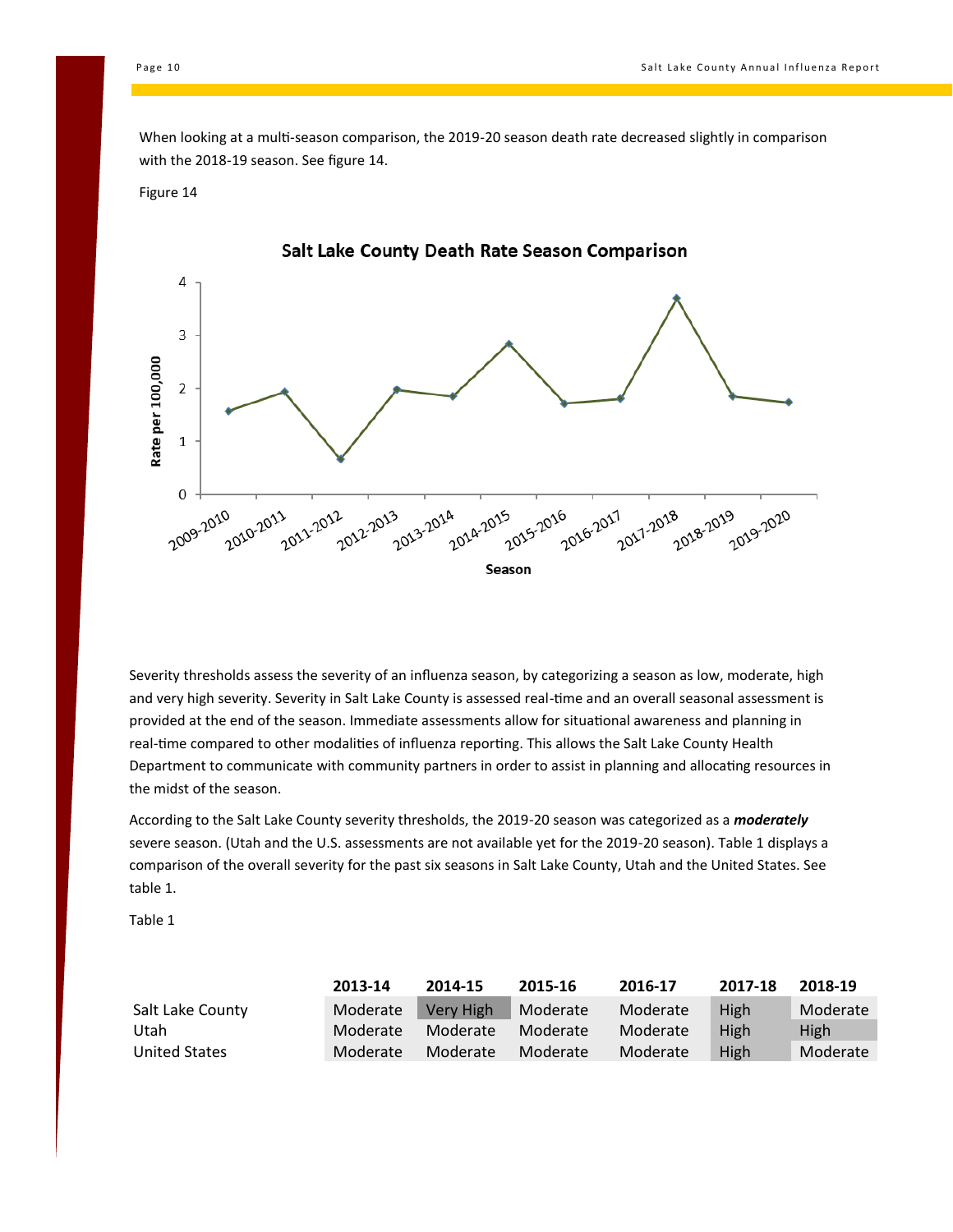Figure 15 displays a variety of interventions that occurred during hospitalization that indicate disease severity. The most frequent intervention was receiving supplemental oxygen by nasal cannula, with 16% of hospitalized influenza patients receiving nasal cannula in the emergency department or upon admission.





Interventions Received by Hospitalized Influenza Patients During Admission, Salt Lake County, 2019-2020 Season

Fourteen influenza outbreaks were identified during the 2019-20 season, compared to 27 throughout the 2018-19 season. Table 2 shows what type of facilities the outbreaks occurred in and the influenza type that was circulating. All facilities were educated about proper hygiene, disinfection and the importance of vaccination.

Table 2

| <b>Facility Type</b>    | Number of<br><b>Facilities Affected</b> | <b>Number of Ill</b><br><b>Cases</b> | <b>Number of Cases</b><br><b>Tested Positive</b> | <b>Influenza Types</b>                | <b>Number of Cases</b><br><b>Vaccinated</b> |
|-------------------------|-----------------------------------------|--------------------------------------|--------------------------------------------------|---------------------------------------|---------------------------------------------|
|                         |                                         |                                      |                                                  |                                       |                                             |
| Long Term Care          |                                         |                                      |                                                  | Flu A(not typed),                     |                                             |
| Facility                | 6                                       | 63                                   | 42                                               | AH1N1                                 | 26                                          |
| School                  | 3                                       | 184                                  | 18                                               | Flu A(not typed)                      | Unknown                                     |
| Daycare                 |                                         | 15                                   | 3                                                | Unknown                               | Unknown                                     |
| Homeless                |                                         |                                      |                                                  | Flu A(not typed),<br>AH1N1, Flu B(not |                                             |
| Shelter                 | 3                                       | 12                                   | 12                                               | typed)                                | 1                                           |
|                         |                                         |                                      |                                                  |                                       |                                             |
| <b>Private Business</b> |                                         | 45                                   | 4                                                | AH1N1                                 | Unknown                                     |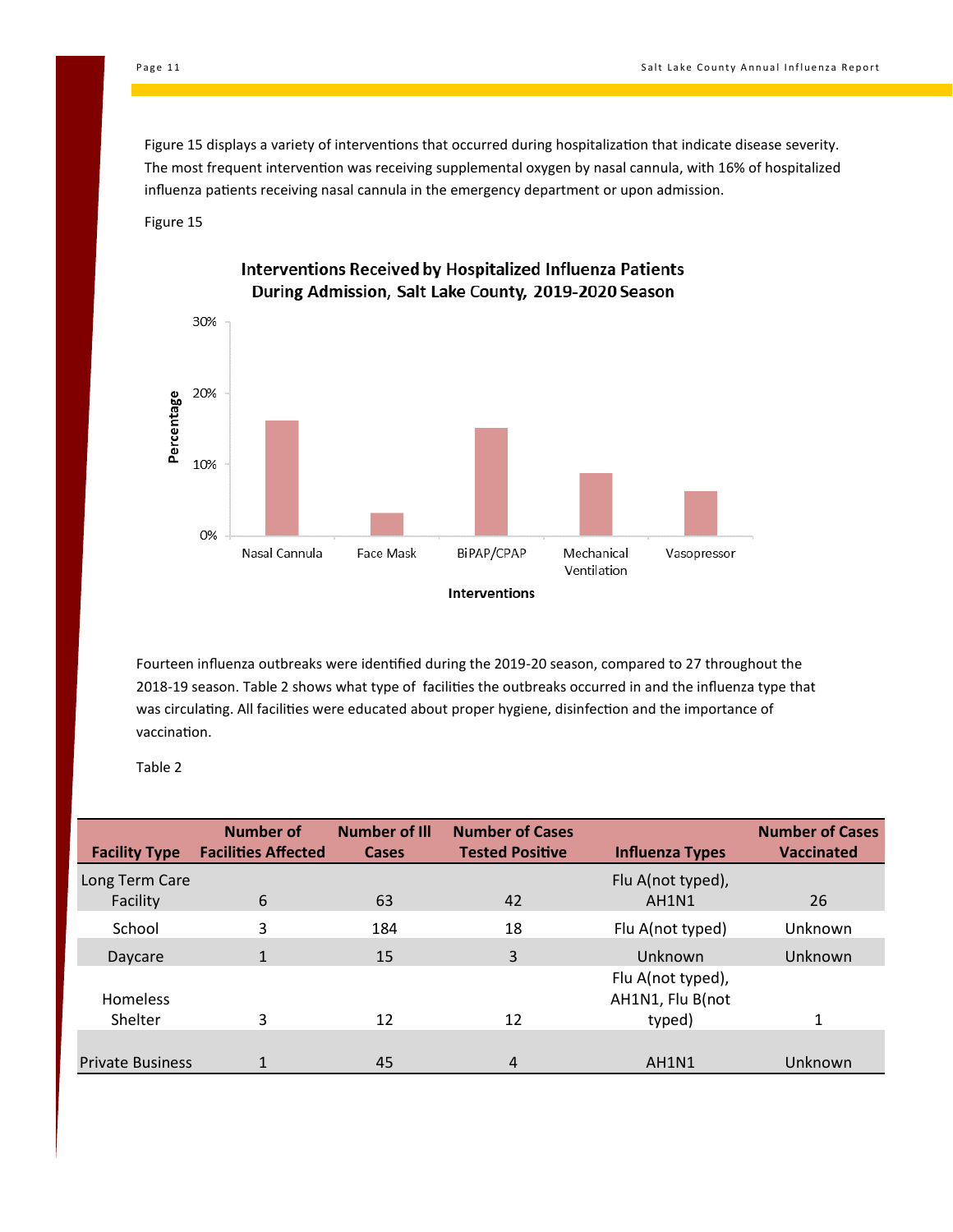#### Vaccine

A five season comparison shows that the percent vaccinated for the 2019-20 season was lower than the 2018-19 season. Forty-two percent of cases were vaccinated during the 2019-20 season compared to 48% the season prior. See figure 16.

Figure 16



Percent Vaccinated Among Hospitalized Influenza Cases by Season, **Salt Lake County** 

When divided by age, the 65+ age group had the highest percent vaccinated at 56%, with the 50-64 age group having the lowest percent vaccinated at 29%. See figure 17.